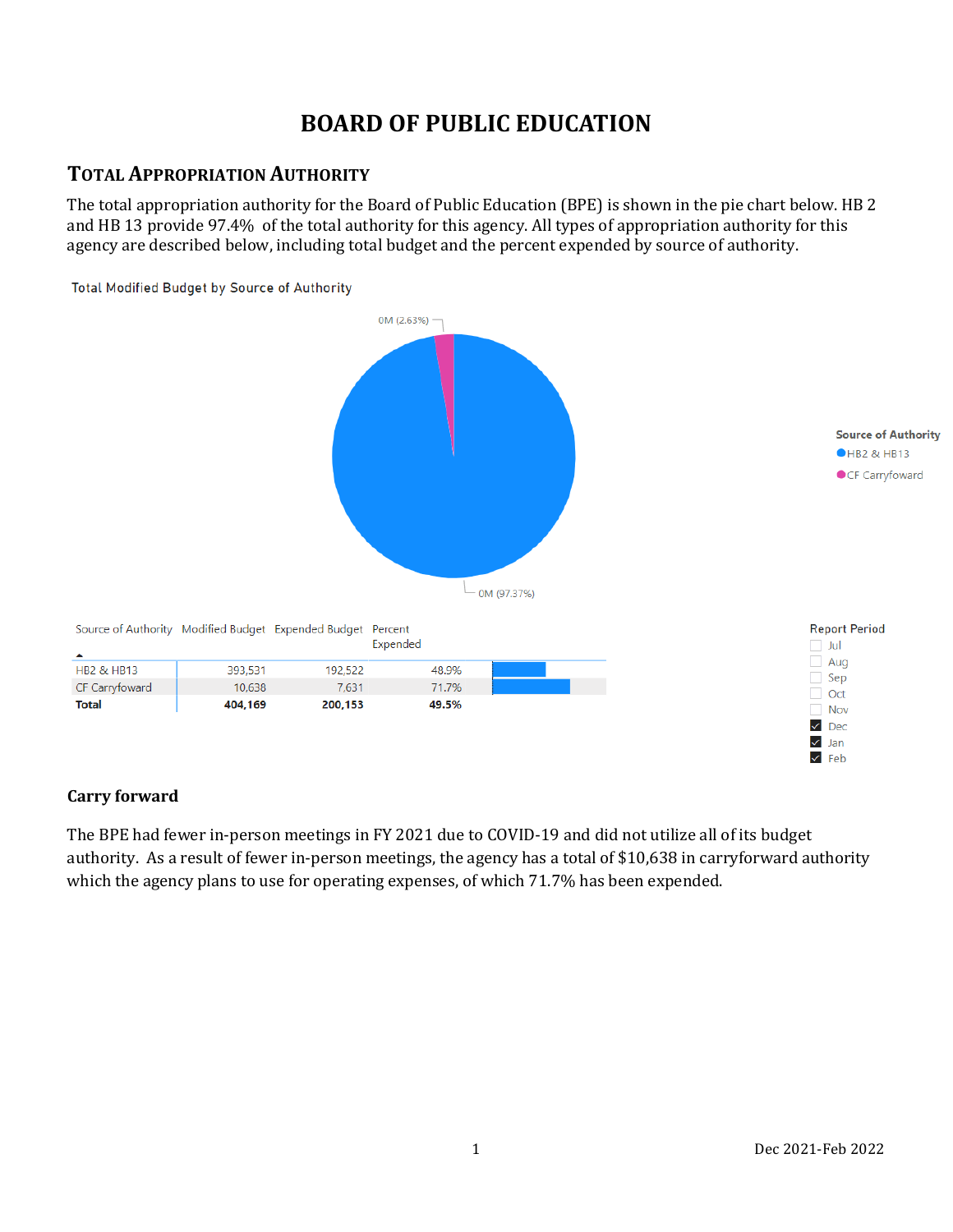# **HB 2 BUDGET MODIFICATIONS**

The following chart shows the HB 2 budget as passed by the legislature, including the pay plan, and the HB 2 modified budget through February 28, 2022. Net modifications to the budget include operating plan changes from one expenditure account to another, program transfers, reorganizations, and agency transfers of authority. The positive modifications and negative modifications are shown by program, expenditure account, and fund type.

| <b>E Board of Public Education</b><br>393,531<br>393,531<br>393,531<br>393,531<br><b>Total</b>                               |
|------------------------------------------------------------------------------------------------------------------------------|
|                                                                                                                              |
|                                                                                                                              |
|                                                                                                                              |
| Acct & LvI 1 DESC<br>Legislative Budget Modified Budget Net Modifications<br>□ 61000 Personal Services<br>256,677<br>256,677 |
| □ 62000 Operating Expenses<br>136,854<br>136,854                                                                             |

| Fund Type                 | Legislative Budget Modified Budget Net Modifications |         |  |
|---------------------------|------------------------------------------------------|---------|--|
| $\boxplus$ 01 General     | 207.620                                              | 207,620 |  |
| □ 02 State/Other Spec Rev | 185.911                                              | 185,911 |  |

The BPE has not had any budget modifications at this point in the fiscal year.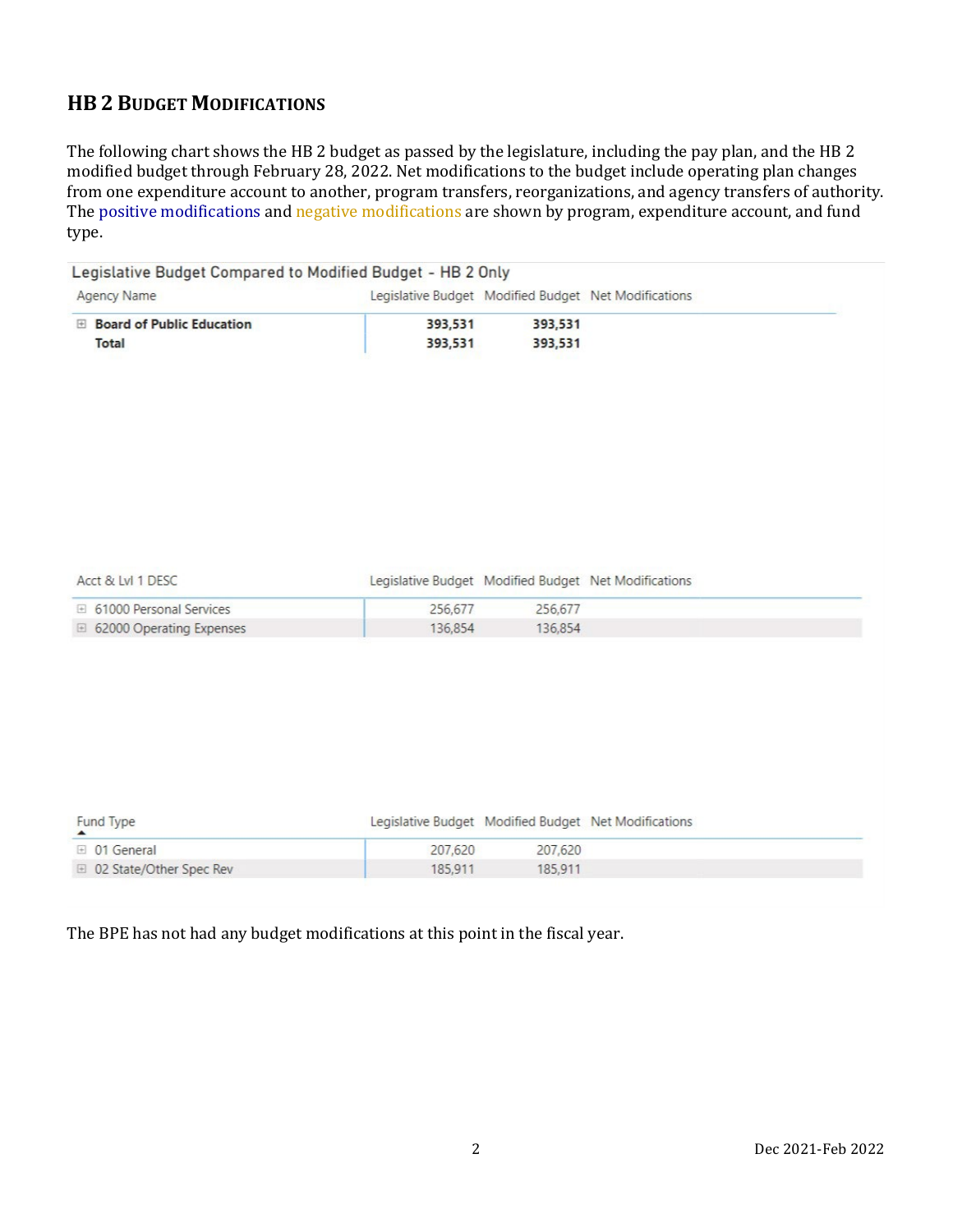# **HB 2 APPROPRIATION AUTHORITY**

The following chart shows the appropriated budget for the agency compared to expenditures through February 28, 2022.

#### Expended Budget and Remaining Budget by Fund Type - HB 2 Only



Program Name Modified Budget Expended Budget Percent Expended E K-12 EDUCATION 393,531 192,522 48.9% **Total** 393,531 192,522 48.9%

In total, the BPE's HB 2 budget was \$393,531, of which \$192,522 or 48.9% has been expended as of the end of February.

The BPE's HB 2 general fund appropriation are \$207,620 of which \$127,280 or 61.3% has been expended. The agency also expended \$65,242 or 35.1% of its \$185,911 state special funds appropriation.

The BPE has expended 53.0% of its personal services budget and 41.3% of its operating expenses budget.

#### **Personal Services**

The following chart shows the filled and vacant FTE within the agency as of February 1, 2022.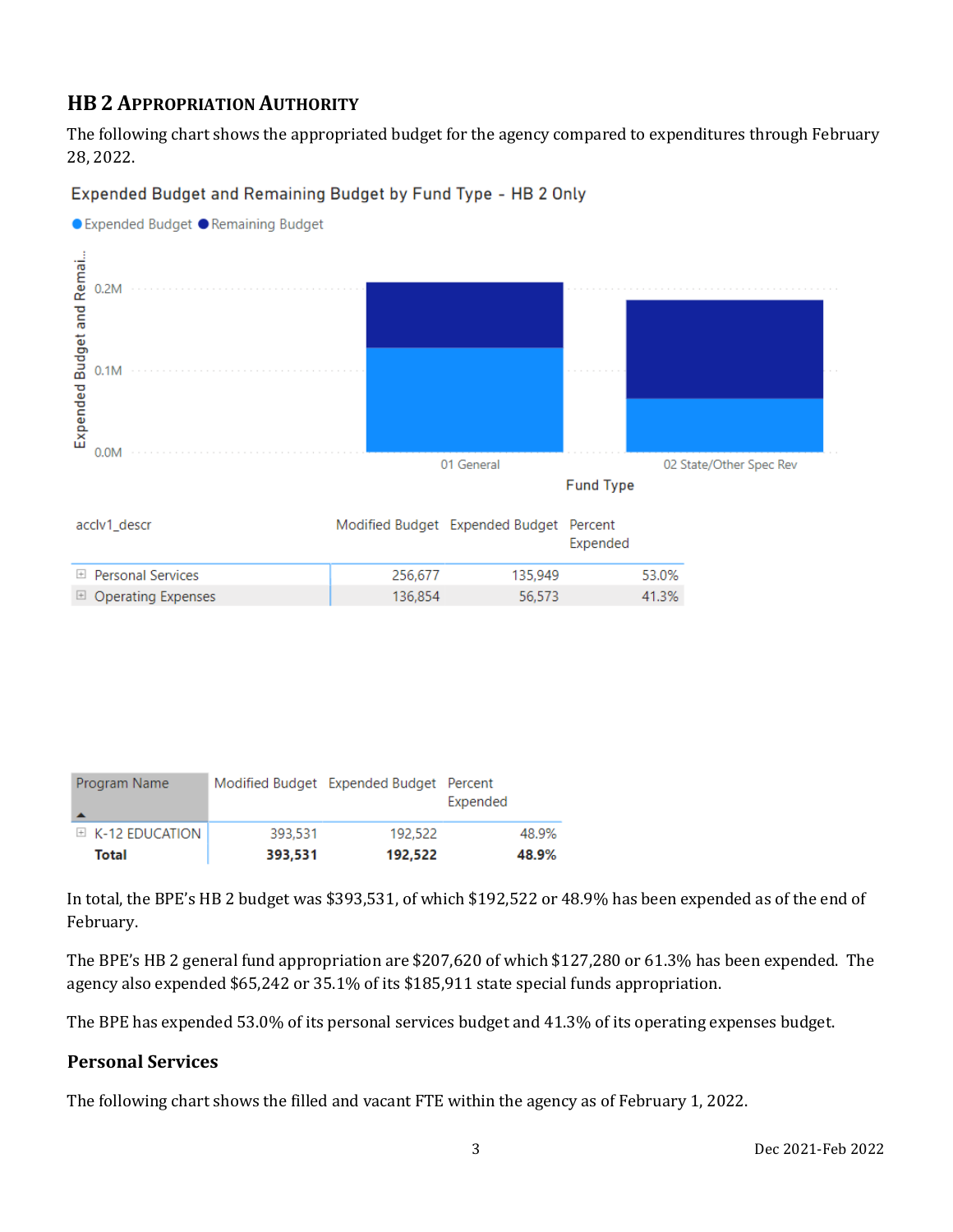# Position Status . Filled . Vacant  $2 - 1$ Ë  $3.00$ 1. . . . . . . . . . . . .  $\Omega$ 1 K-12 Education

The agency is fully staffed at this time.

### **Next Steps for Personal Services Reporting**

In upcoming Quarterly Financial Reports, the LFD will begin the process of a more comprehensive look at personal services. The LFD will compare two executive "snapshots" -- July 2020 and July 2022. The analysis will identify adjustments adopted by the legislature in 2021 and modifications made by the agencies, within the confines of budget law.

The September Quarterly Financial Report will provide the complete comparison from July 2020 to July 2022. Ultimately, the analysis will result in a description of all the components that will be part of the executive's decision package one (DP 1) 2025 biennium budget request. This work will prepare legislators for budget deliberations in the 2023 session. For a review of how DP 1 works and snapshot components, please read this [short brochure](https://montana.maps.arcgis.com/apps/Cascade/index.html?appid=23095fcf15754f4fb38b63c58a884b97) from 2019. This story map was created with the Story Map Cascade application in ArcGIS Online.

# **OTHER ISSUES**

#### **Additional Information**

The BPE's state special revenue authority is provided by teacher certification fees of \$6.00 per year. These fees are collected by the Office of Public Instruction and then deposited into two funds: an advisory council fund and a research fund. Additional information about the BPE's state special revenue funds, including historical revenues and appropriations can be found here, under the Meeting Materials section: [https://www.leg.mt.gov/lfd/interim-budget-committee-section-e/.](https://www.leg.mt.gov/lfd/interim-budget-committee-section-e/) 

[The Legislative Audit Division's most recent financial compliance audit](https://leg.mt.gov/content/Committees/Administration/audit/2021-22/Meetings/June-2021/20-22.pdf) found that BPE was not complying with state law regarding the use of teacher licensing funding. This was a finding in the 2018 audit as well. The audit included a recommendation (Recommendation #1) to seek legislation change to allow the BPE to use all of the teacher licensure revenues for all Board activities, including the Certification Standards and Practices Advisory Council (CSPAC).